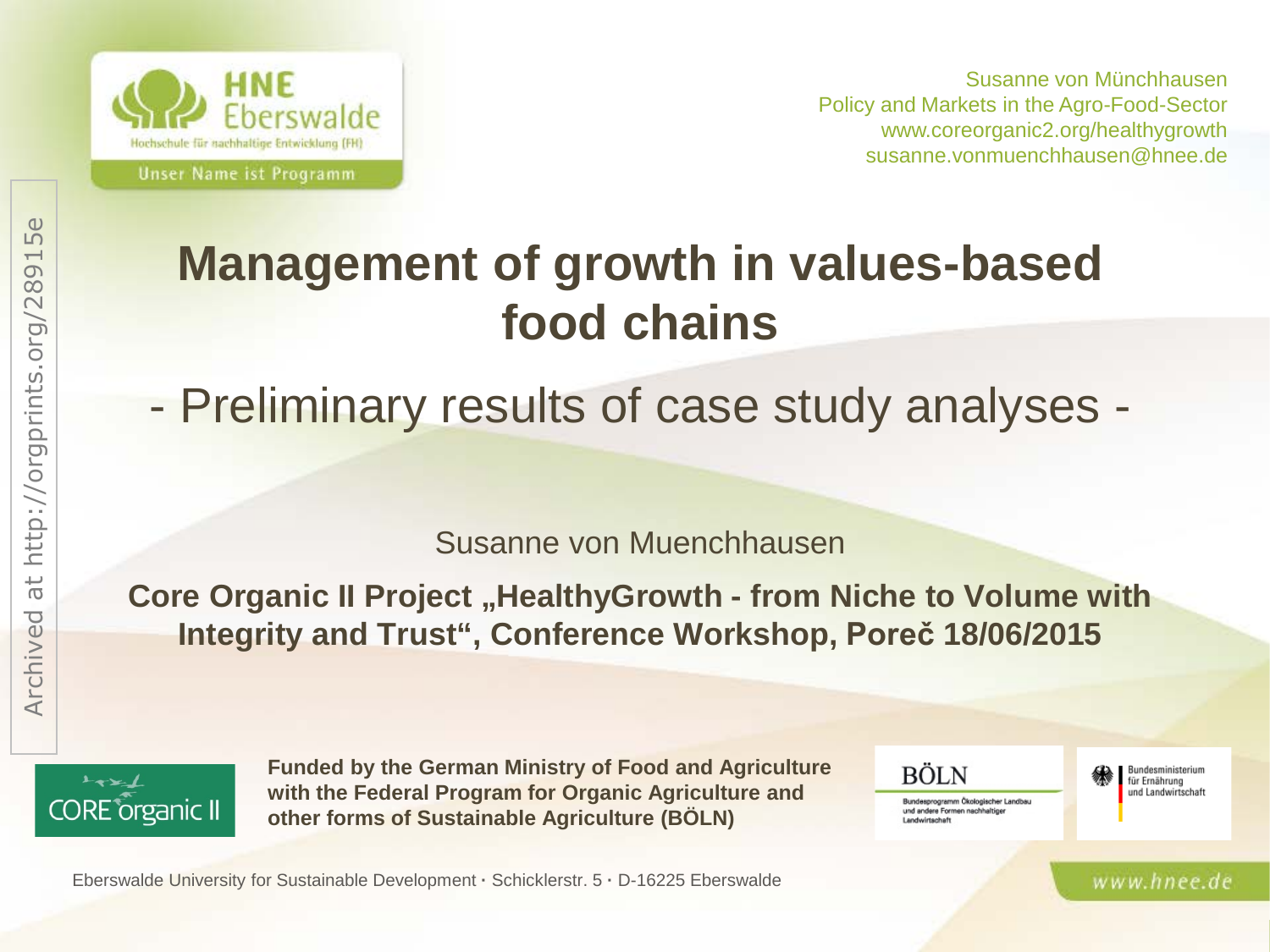



- 1. Healthy' growth of values-based food chains
- 2. First results from case study analyses
- 3. Characterisation of chain structures





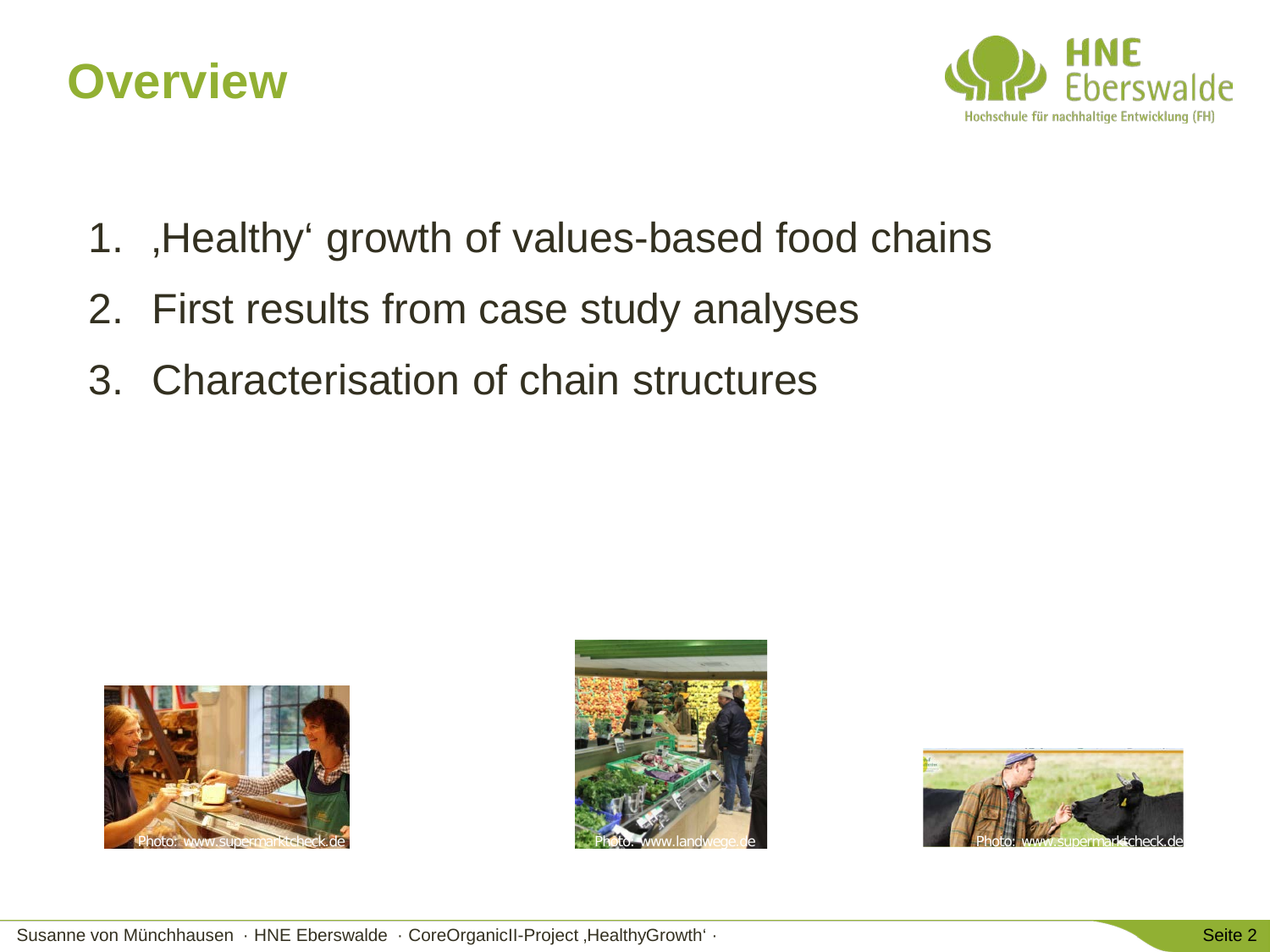## **'Extra' values of food products**



- Normal production and processing standards (organic and others) tend to be insufficient for values-based marketing.
- Additional quality attributes (product and process quality) and their excellent communication are highly relevant!

*"Regional", "from grassland", "fair prices", "feeling good", "with event character", "natural"*

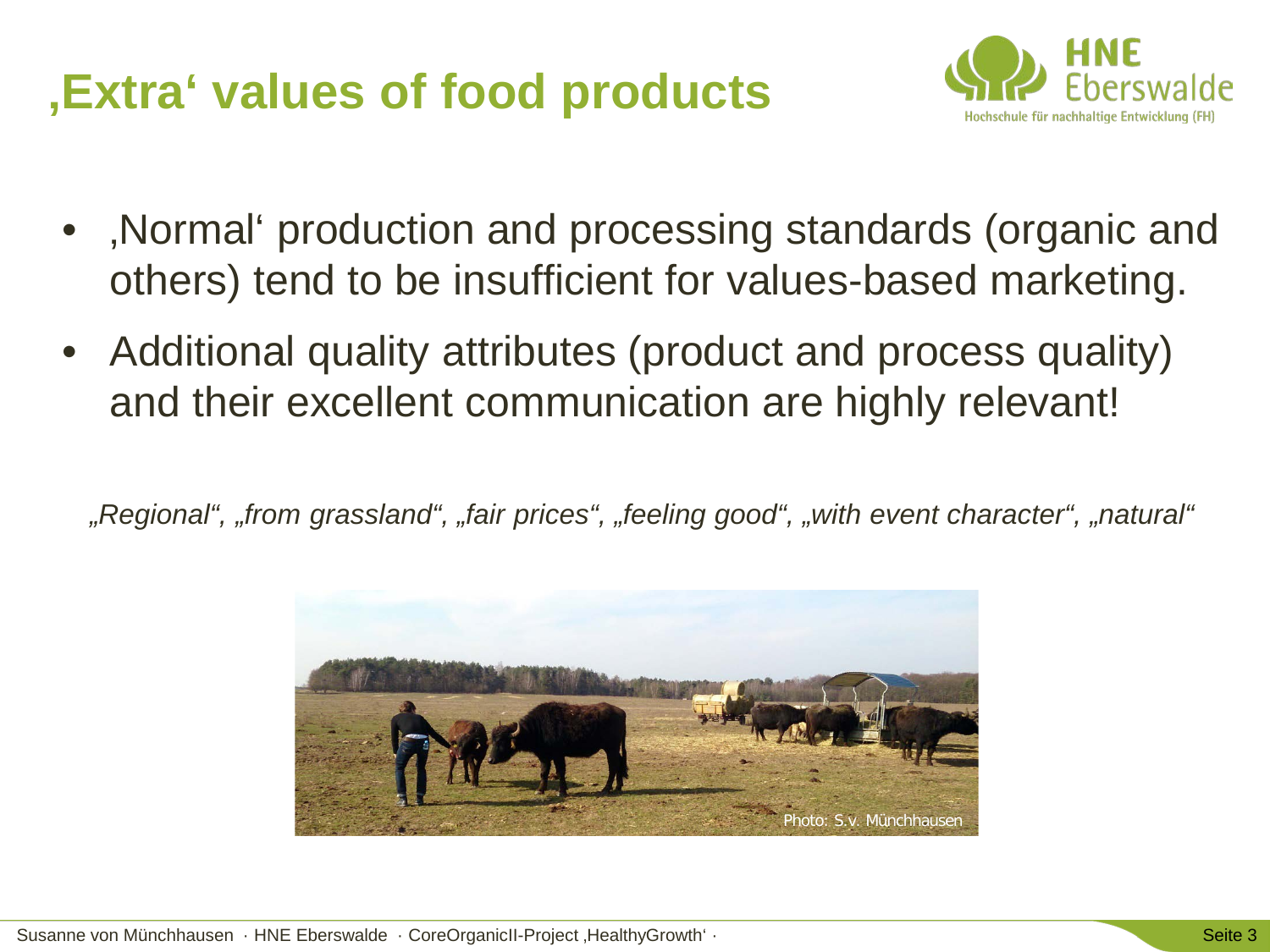

### **How to manage the growth process without loosing 'extra' values?**



Farm shop: the ,easy' way of values-based organic food





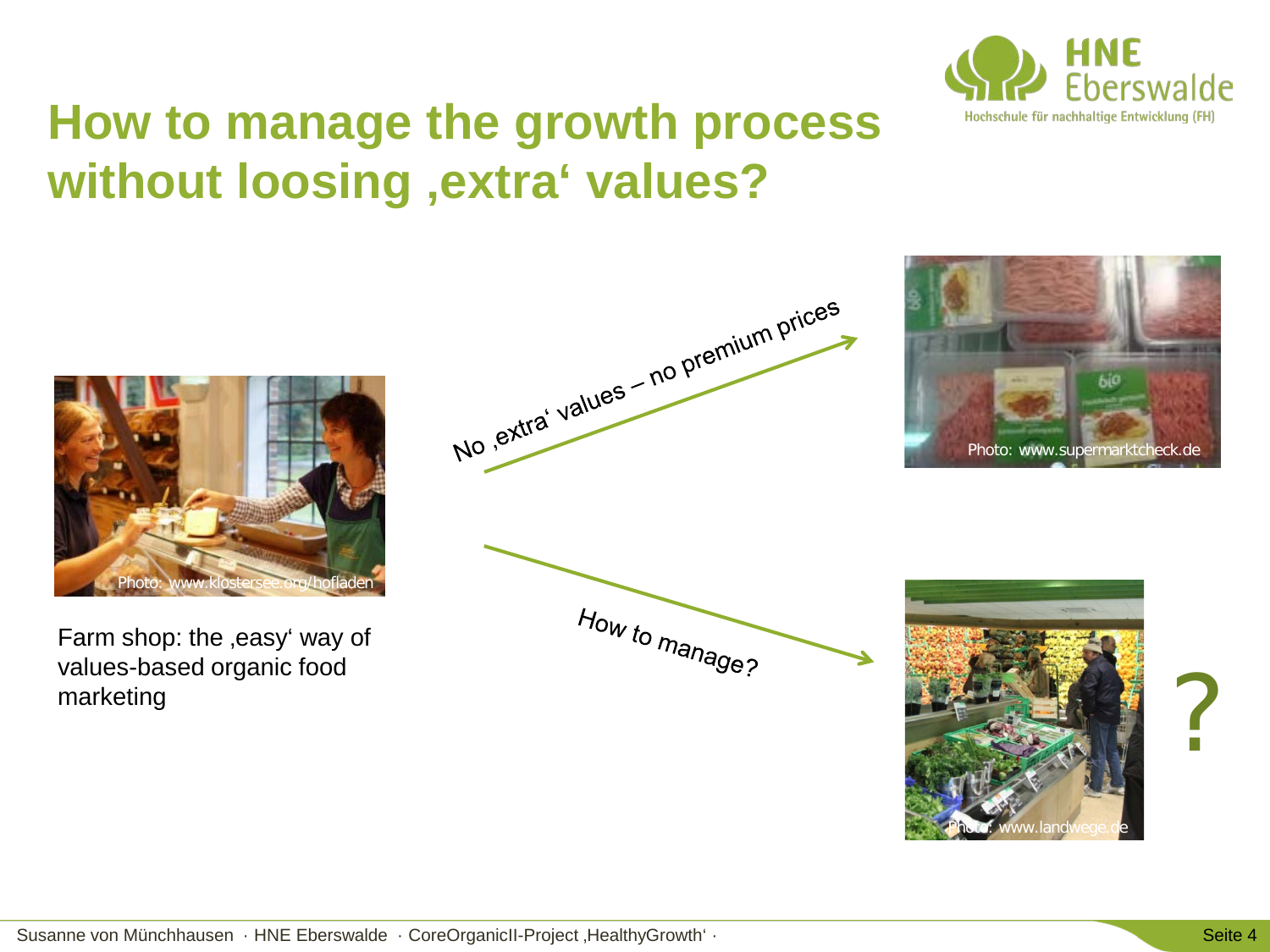### **Main idea of the project**



• Business and chain management need good strategic planning and efficient management instruments for a successful transmission of the ,extra' values from field to fork during growth (particularly challenging for SME).

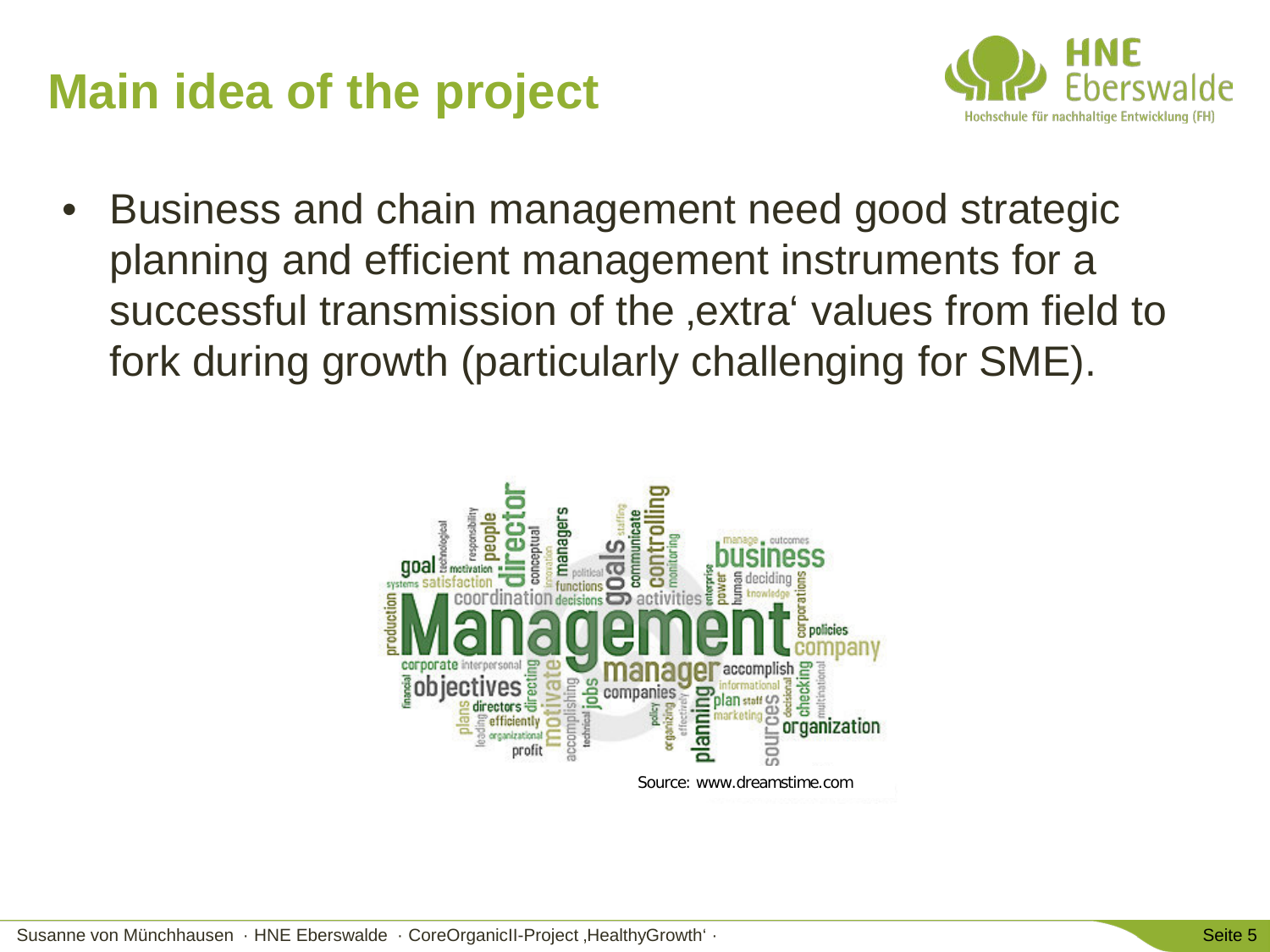## **2. Case study analyses from HealthyGrowth project**



· HealthyGrowth

#### **Case studies in eastern and southeastern countries**

#### Lithuania

- EKO Žemaitija: Dairy copperative

#### Slovenia

- Planika Dairy: Processing business
- Ekodar Label: Marketing business

#### **Turkey**

- Sunder herbs: Processing business

Susanne von Münchhausen · HNE Eberswalde · CoreOrganicII-Project ,HealthyGrowth' · Seite 6 Seite 6 Seite 6 Seite 6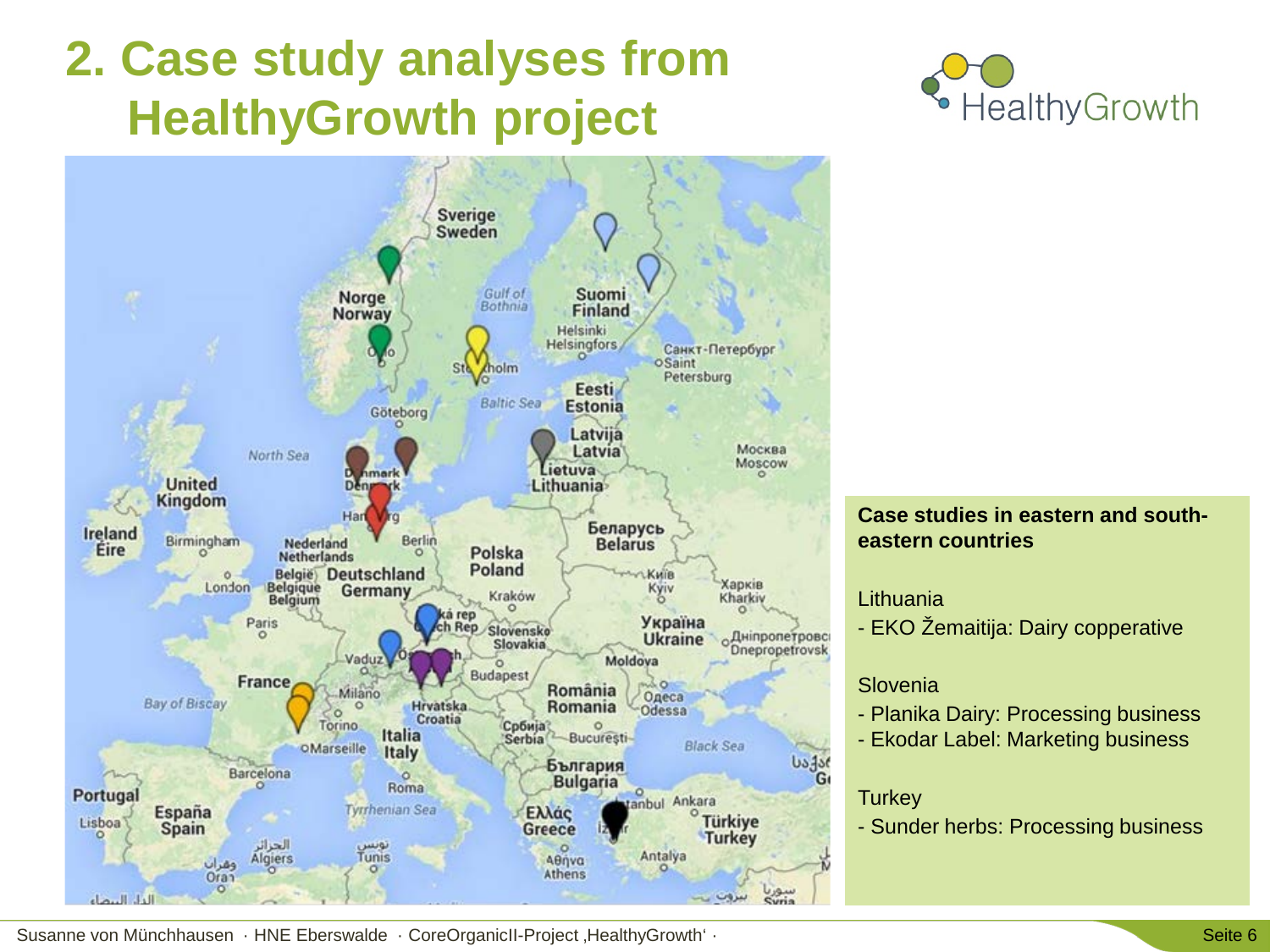## **Typical challenges**



- Growing food businesses, initiatives and the related values-based food chains face
	- Legal framework (hygiene, taxation, formal organisation)
	- Different marketing partners / channels
	- Logistic problems (cooling, storage, packing, delivery)
	- **✓ Cooperation partners**
	- $\checkmark$  Personnel development (recruitment, training, incentives etc.)
	- $\checkmark$  Access to financial resources for investment
	- $\checkmark$  More complex decision making processes (need to professionalise the management)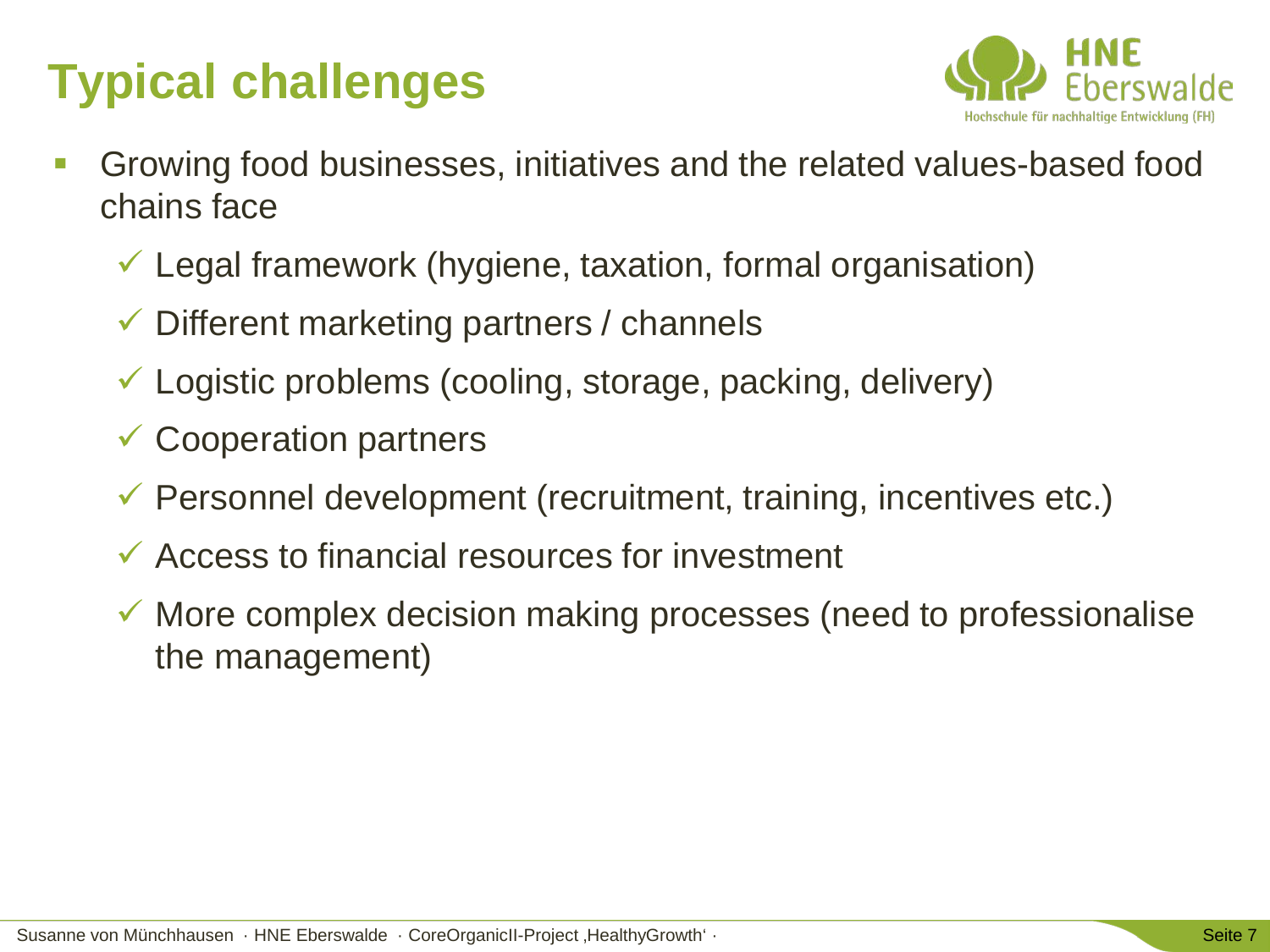### **Management strategies**



- Strategies help to connect overarching business goals with management instruments organising the daily business.
- Strategies to cope with these challenges are mainly developed during the process, by trial-and-error / learning-by-doing…
- Recognition of the need to adopt professional strategies and structures often lags behind reality.

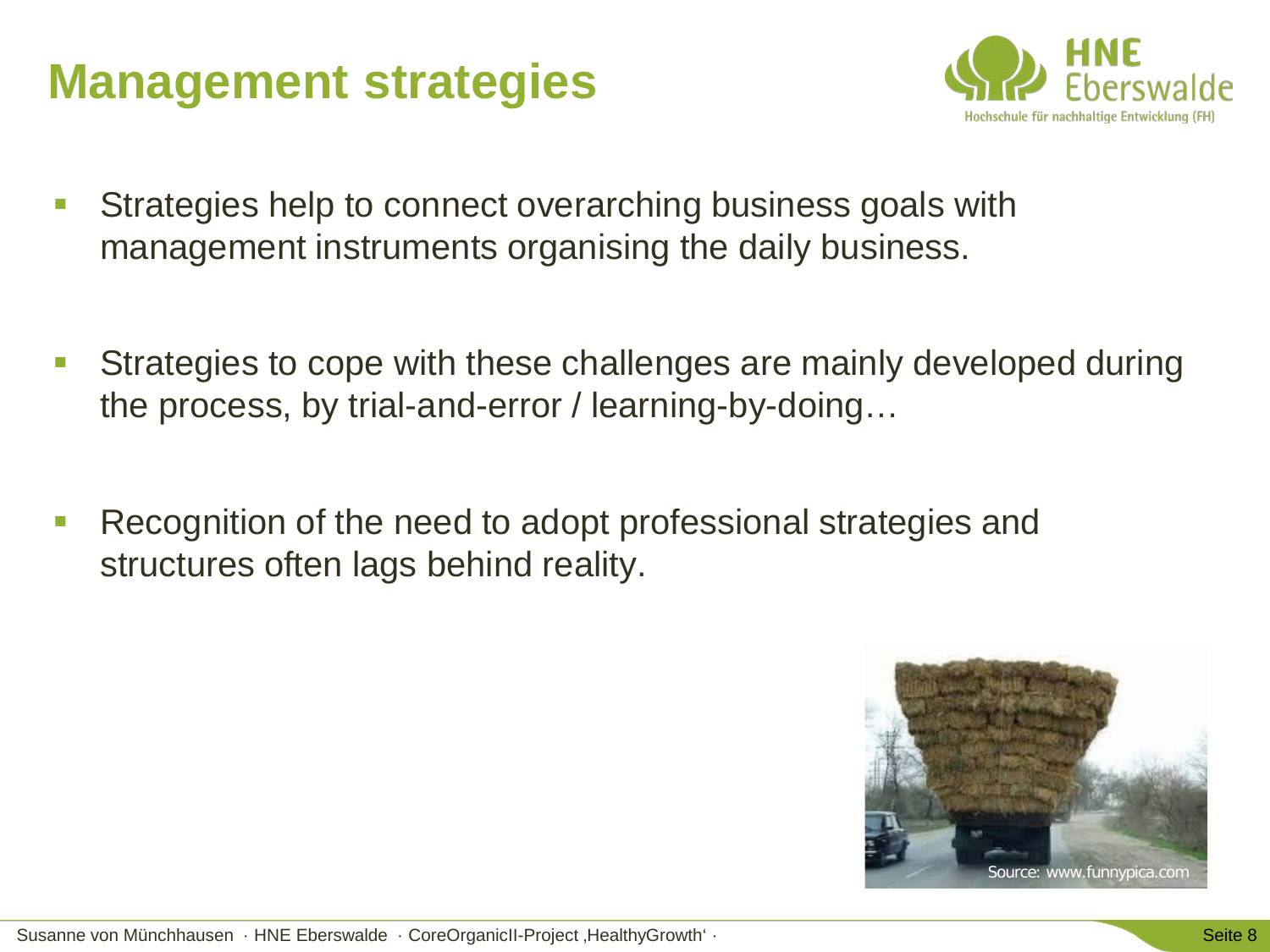### **3. First results of the case studies**



- A variety of management strategies and instruments are used, in the areas: Leading – Planning – Organisation – Personnel – Controlling
- **Business strategies (often implicit)** 
	- $\checkmark$  were the basis of a successful growth process.
	- $\checkmark$  secured distinct values adapted to the chain and type of products.
	- $\checkmark$  realized a strong integration of production, processing & marketing.
	- $\checkmark$  built on appropriate volumes of high-quality, differentiated, marketengaging food products.
	- $\checkmark$  Included fostering trust, transparency and win-win relationships between chain partners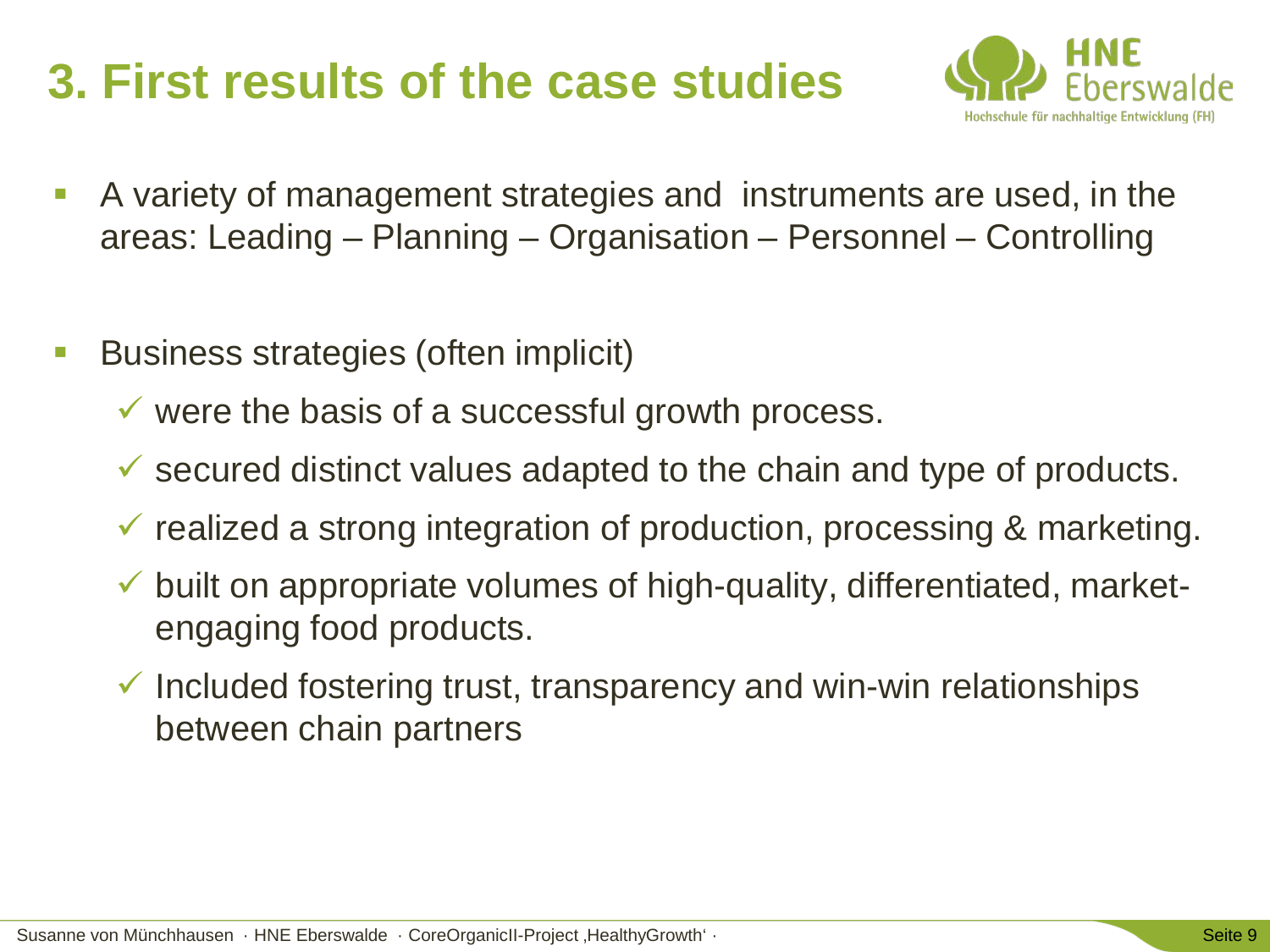

### **Well-managed food businesses …**

- **-** often act as a nucleus and driving force in the center of values-based food chains.
- sometimes aim at establishing integrated food chains by
	- $\checkmark$  investment in own processing and / or sales activities
	- $\checkmark$  development of a marketing label focussing on transparency.
- **always built up trust-based business relationships with key chain** partners.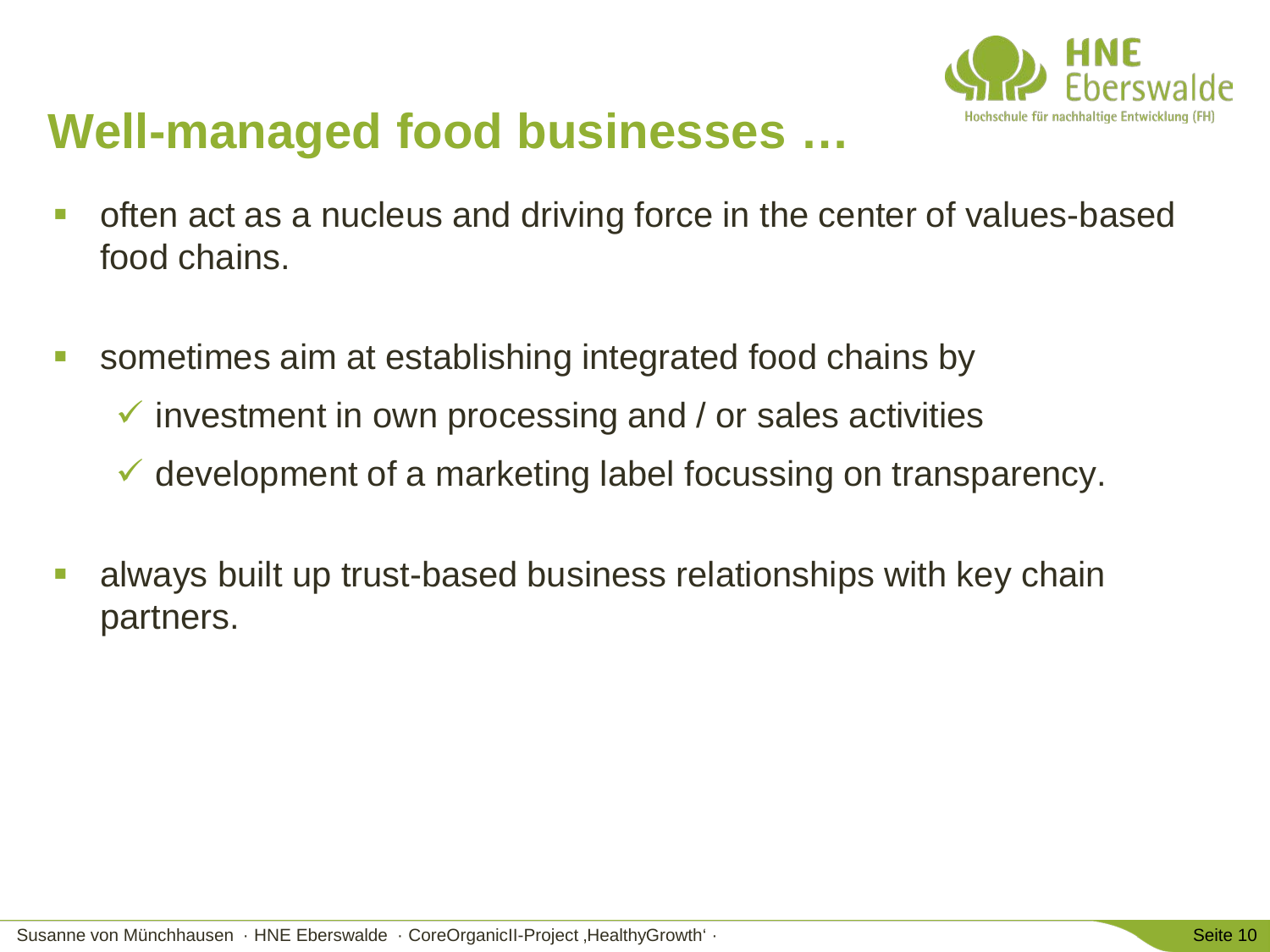

### **… more results**

- Typical adjustments during growth phases of initiatives are, e.g.:
	- Start-up of farmers' groups focus on different aspects of cooperation, such as joint processing or marketing
	- $\checkmark$  More mature farmers groups tend to function as economic association or legally registered cooperative with a strategic focus on e.g. product differentiation (and other strategies supported by well-organised management instruments)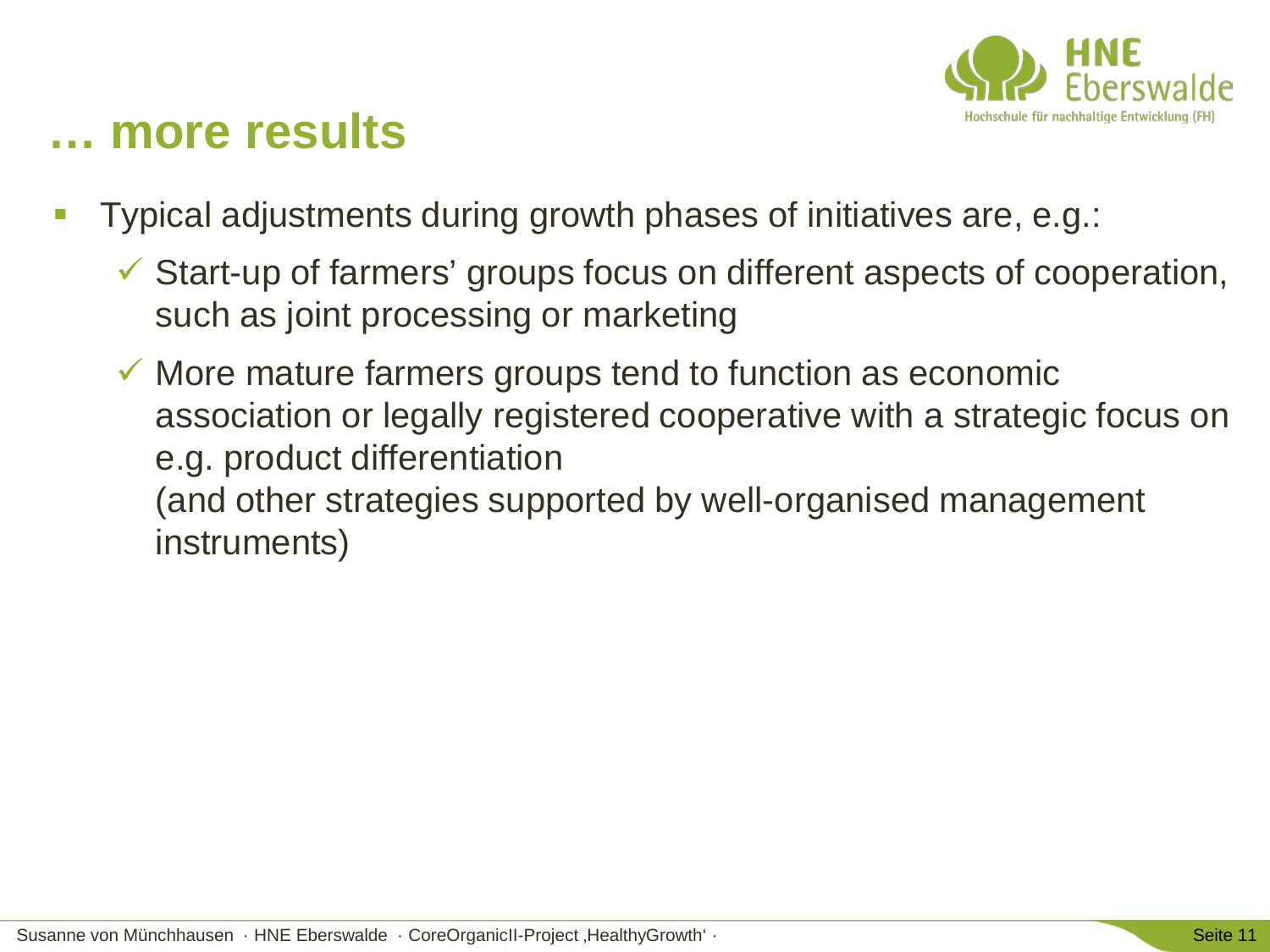## **A) Strong vertical integration**



**Objective**

"Control"

over chain

#### **Strategy**

"One for all"

farmers - processors consumers

#### **Management**

Suitable legal form Efficient decision making structures Efficient communication & feedback loops Excellent planning and organisation of production and logistics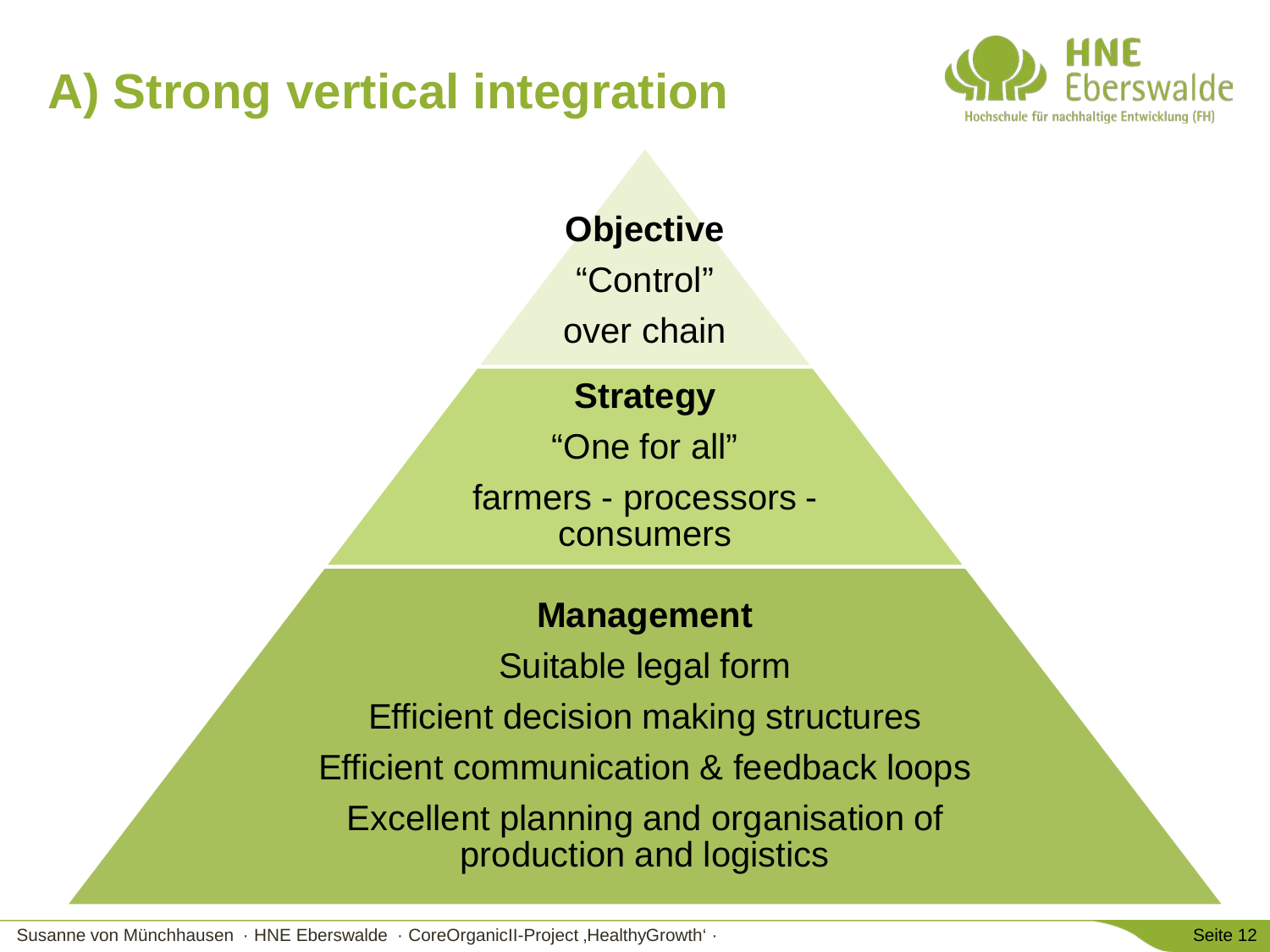### **B) Independent enterprises**



#### **Objective**

**Vertical** transmission of organic+ value

#### **Strategy**

All partners contribute to value conservation while following individual business strategies

#### **Management**

Formal and informal agreements Quality control measures at all links in VC Continuous vertical communication

Susanne von Münchhausen · HNE Eberswalde · CoreOrganicII-Project ,HealthyGrowth' · Seite 13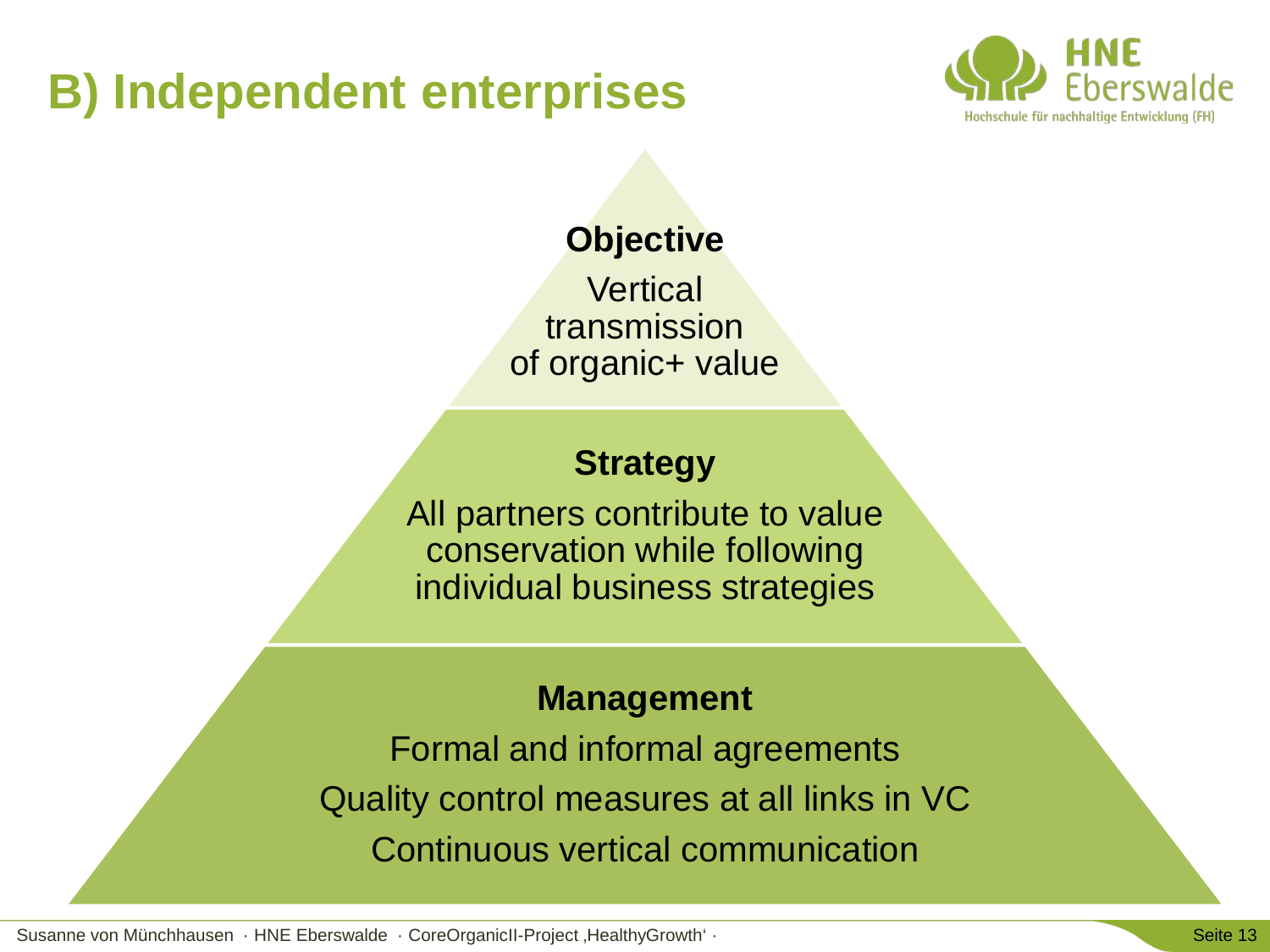## **C) Chain with "commons goals"**



#### **Objective**

'commons' goals e.g. 20% organic area

#### **Strategy**

Linking organic consumption to regional organic production

#### **Management**

Regional manager Public Private Partnership Efficient financial administration Planning of supply and demand